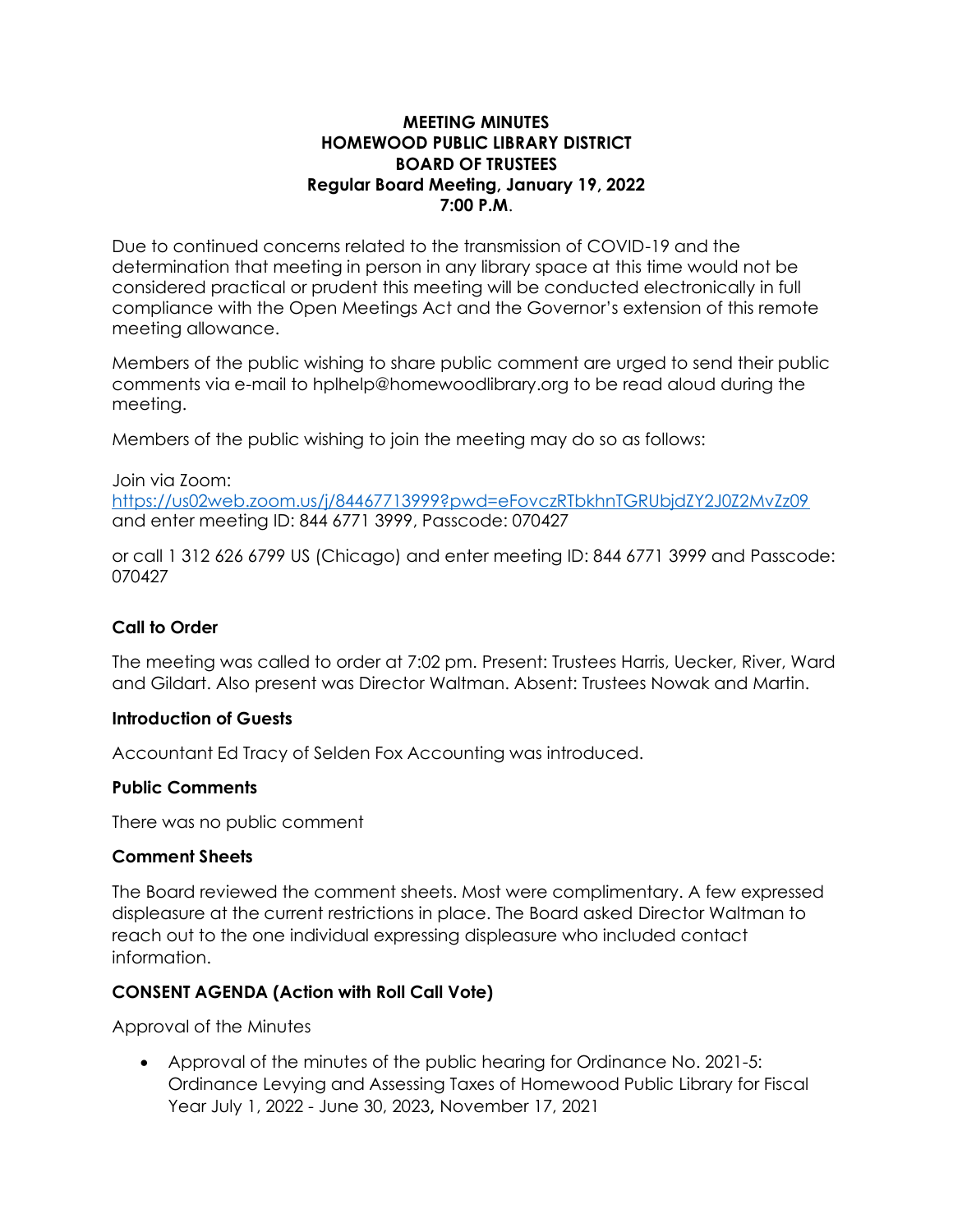- Approval of the minutes of the regular Board Meeting, November 17, 2021
- Approval of the minutes of the Special Board Meeting, December 16, 2021
- Approval of the minutes of the Special Board Meeting, December 30, 2021

Acceptance of the Financial Reports of October, 2021

- Approval of the General Fund Check Registers dated November 21, December 8, December 20, 2021 and January 5, 2022.
- Acceptance of the Bills Payable Report as outlined in the Financial report
- Payroll, IMRF and FICA payments November and December 2021
- Balance sheet as of December, 2021
- FY 2020-21 YTD Actual vs. Budget

Acceptance of the November and December, 2021 Statistical Reports

Trustee River motioned to approve the Consent Agenda as presented and Trustee Ward seconded. Ayes: Ward, River, Harris, Gildart and Uecker. Motion carried.

#### **New Business**

Audit presentation – Ed Tracy

Accountant Ed Tracy presented the Audit for the fiscal year ending June 30, 2021. The overall feedback was positive. Mr. Tracy pointed out that the IMRF funding rate has increased over the previous year and is "well-funded" at this point.

### **Time Off without pay policy (action)**

Director Waltman presented a draft of a "Time Off Without Pay" policy to the Board, explaining that this had been a "practice" but not an official policy.

Trustee River motioned and Trustee Gildart seconded the approval of the "Time Off Without Pay Policy" as presented, pending comment from the library attorney**.** All present voted aye. Motion carried.

### **Holiday Pay Option Policy (action)**

Director Waltman presented a draft of a "Holiday Pay Option Policy", which would be an "opt in" policy for select staff, if approved.

Trustee River motioned and Trustee Ward seconded the approval of the "Holiday Pay Option Policy" as presented, pending comment from the library attorney**.** All present voted aye. Motion carried.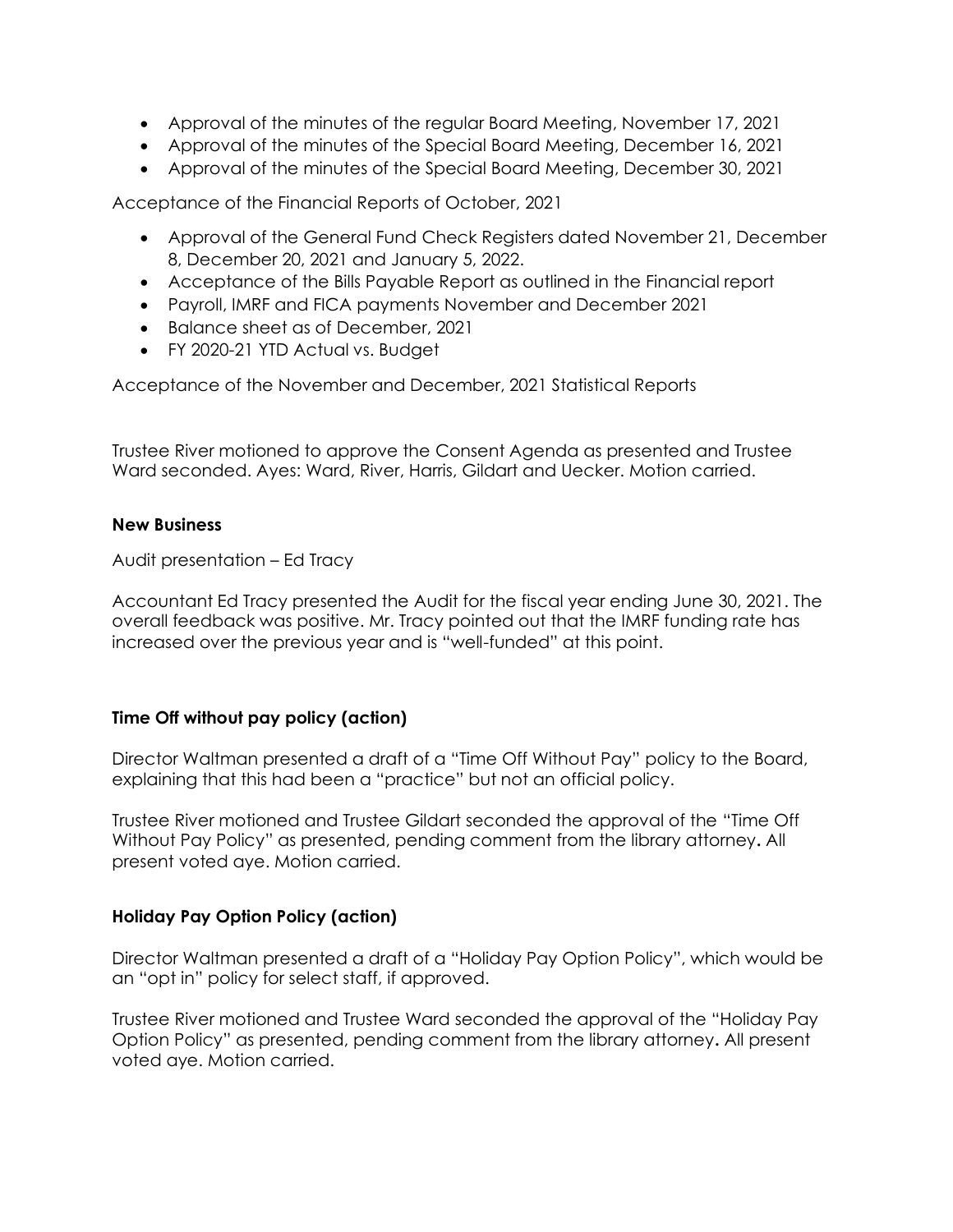## **Quarantine After Travel Policy update (action)**

Director Waltman presented a revised "Quarantine After Travel Policy" with language that reflects use of the current CDC guidelines in this regard.

Trustee River motioned and Trustee Gildart seconded the approval of the "Time Off Without Pay Policy" as presented, pending comment from the library attorney**.** All present voted aye. Motion carried.

## **FOHL Meeting on site January 24, 2022 (with restrictions) (action)**

The Friends of the Homewood Library requested approval to have an in person meeting to officially have a transition of power in the FOHL officers.

Trustee River motioned and Trustee Gildart seconded the approval of the FOHL meeting in person masked and with a 45 minute time limit**.** All present voted aye. Motion carried.

## **Circulation staffing (action)**

Director Waltman pointed out that the circulation department has lost over 50 hours in staffing due to 2 resignations and, in one case, an untimely passing of a staff member. As we get closer to reopening the library would like to add a 25 hour/week circulation position, replacing the staff member who passed away in 2020.

Trustee Uecker motioned and Trustee Gildart seconded to approve allowing the posting the position when the time seems appropriate. All present voted aye. Motion carried.

Amnesty/Food for Fines in conjunction with National Library Week (action)

There was discussion of presenting a Food for Fines/Amnesty of sorts in conjunction with National Library Week, as discussed with managers. The Board agreed a plan could be developed.

### **Old Business**

### **COVID protocols onsite (action) --- current restrictions, testing site continued**

Trustee River motioned and Trustee Uecker seconded keeping the current restrictions in place until the next Board meeting, and allowing HPL to be a COVID testing site. All present voted aye. Motion carried.

### **HPL as COVID vaccine site (action)**

There was a brief discussion about this topic however, several new vaccine sites just opened locally, including one in Matteson, which seem to be meeting this need.